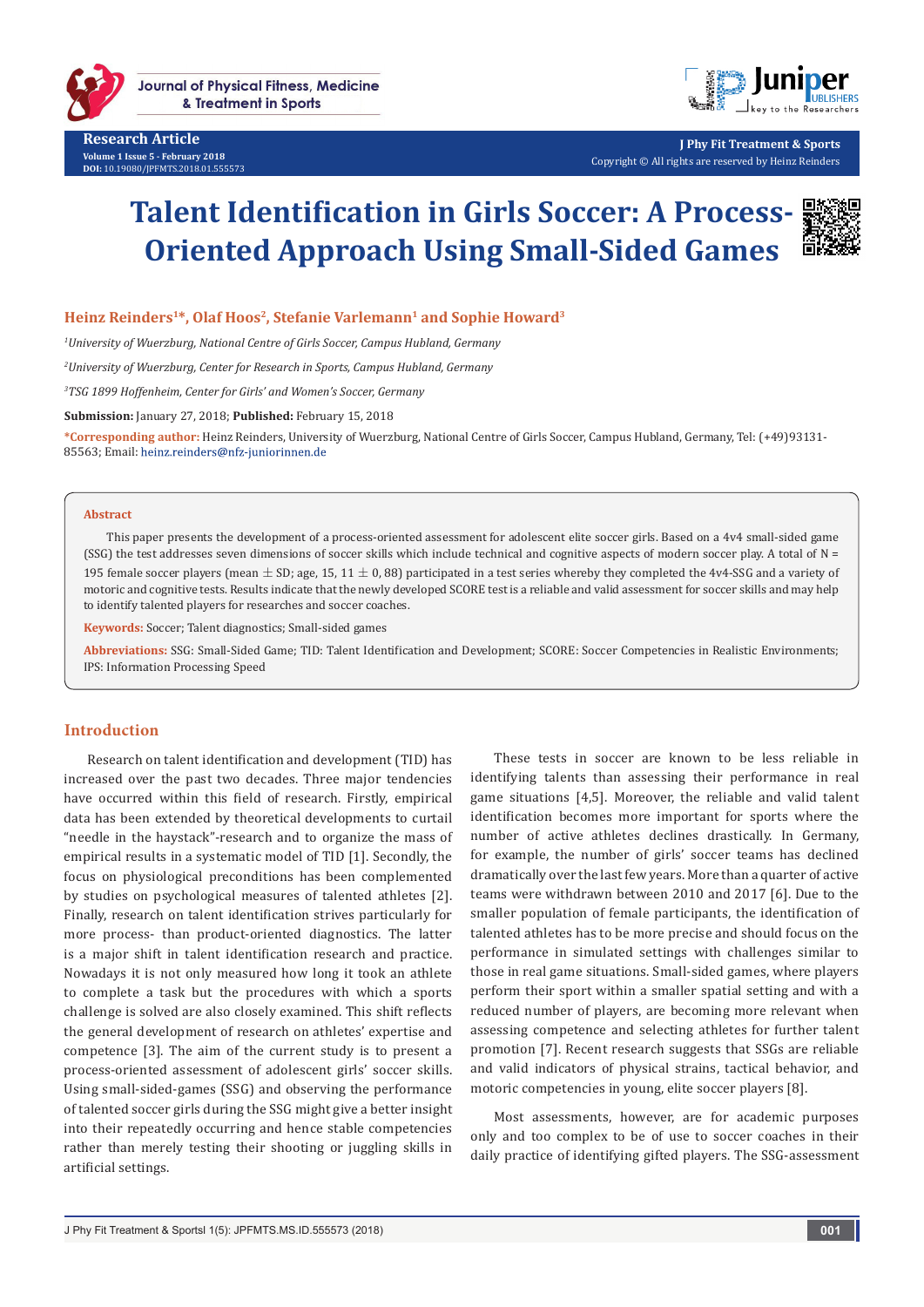presented here aims to fulfill both purposes: to render scientific test criteria and to meet the needs of soccer coaches in assessing talent in an appropriate manner. We therefore developed an observation tool with seven criteria for soccer skills which can be easily applied in soccer training and diagnostics. Furthermore, we tested its reliability and validity with a sample of 195 elite female soccer players aged 14- to 16-years. The results indicate that the chosen form of SSG-assessment map the tactical capabilities, technical skills and cognitive processes of decision-making that are considered essential requirements for elite soccer players.

### **Methods**

#### **Participants and Study Design**

A total of 195 elite soccer girls were assessed with the newly developed "Soccer Competencies in Realistic Environments (SCORE)"-test in spring and summer 2017 (Mean  $\pm$  SD; age, 15, 11  $\pm$  0, 88). These players were recruited from ten German U17-Premiere League clubs (Bundesliga) and competence centers for talented soccer girls all over the country. The participants' parents gave their written permission to conduct tests with their daughters. These tests comprised (in order of application during the testing) a t-test of agility, a 20m-sprint, the SCORE-test, a cognitive test of information processing speed and a questionnaire containing several measures of training experience, motivation and goal orientation. This is therefore the largest and most comprehensive study in elite girls' soccer so far. A strict adherence to the sequence of tests was maintained at each club and competence center. The tests were conducted by intensively trained examiners to ensure comparability of data between subsamples. The testing procedures required a total testing time of 120 minutes for each athlete. All tests were run during the players' allocated training times.

### **Assessing the "Soccer Competencies in Realistic Environments"-test (SCORE)**

The SSGs were played outdoors on a natural turf at the clubs' and competence centers' training facilities. The SSGs comprised a 4v4-teamplay without goalkeepers but with two small goals (2m x 1m). The small goals were chosen to reduce the probability of long distance shots which might lead to fewer actions per player during the 2 x 5minutes playtime (with a 1-minute break). The players were randomly assigned to one of the two teams and wore training shirts in two different colors, each team member being numbered from 1 to 4 for better identification during the observation and rating process. The field measured 30 x 40 meters with a total of 18 soccer balls surrounding the field (Figure 1). This was to reduce interruptions due to a lack of soccer balls and the girls were instructed to take the next available ball rather than retrieving the lost balls. The rules of the game were according to FIFA-norms for regular soccer games, with the exception that out-balls were brought back into play by kicking rather than throwing them in.



A trained referee oversaw the game and interfered only if absolutely necessary. Each game was recorded with two HDvideo cameras (model "VTIN Eypro Full HD 1080p Action Cam"), positioned diagonally at two corners of the field to cover every inch of the pitch. The video material was stored and analyzed by four independent assessors, all four being experienced soccer players and girls' soccer coaches at the National Centre of Girls Soccer. The SCORE-test consists of seven dimensions. These were deduced from common concepts in elite soccer training. E.g., the famous elite youth player training of the Dutch soccer club Ajax Amsterdam, which led to the training concept of the unimaginably successful Spanish Club FC Barcelona, mainly consisting of the two core components technique and intelligence. English Premier League Clubs such as Manchester United or Arsenal London base their talent development programs on the training of technical skills and tactical understanding [9]. In addition, these training goals align with those of the German Soccer Association (DFB) which mainly address cognitive skills of game understanding and playing techniques [10].

Hence, these two major training goals were divided into seven subskills. One of them belongs to technical skills (receiving, controlling and passing the ball), three to the aspect of soccer understanding (game overview with and without ballpossession and creativity of actions) and the final three aspects concern skill performance as well as game understanding (offensive 1v1, defensive 1v1 and passing skills).

a) Technical skills

Receiving, controlling and passing the ball (recbal). This dimension measures the ability to control a received ball in a way which allows follow-up actions without time-loss (e.g. controlling a received ball with the left foot, immediate shift of the ball to the right foot and passing the ball without delay to a receiving player.

b) Soccer understanding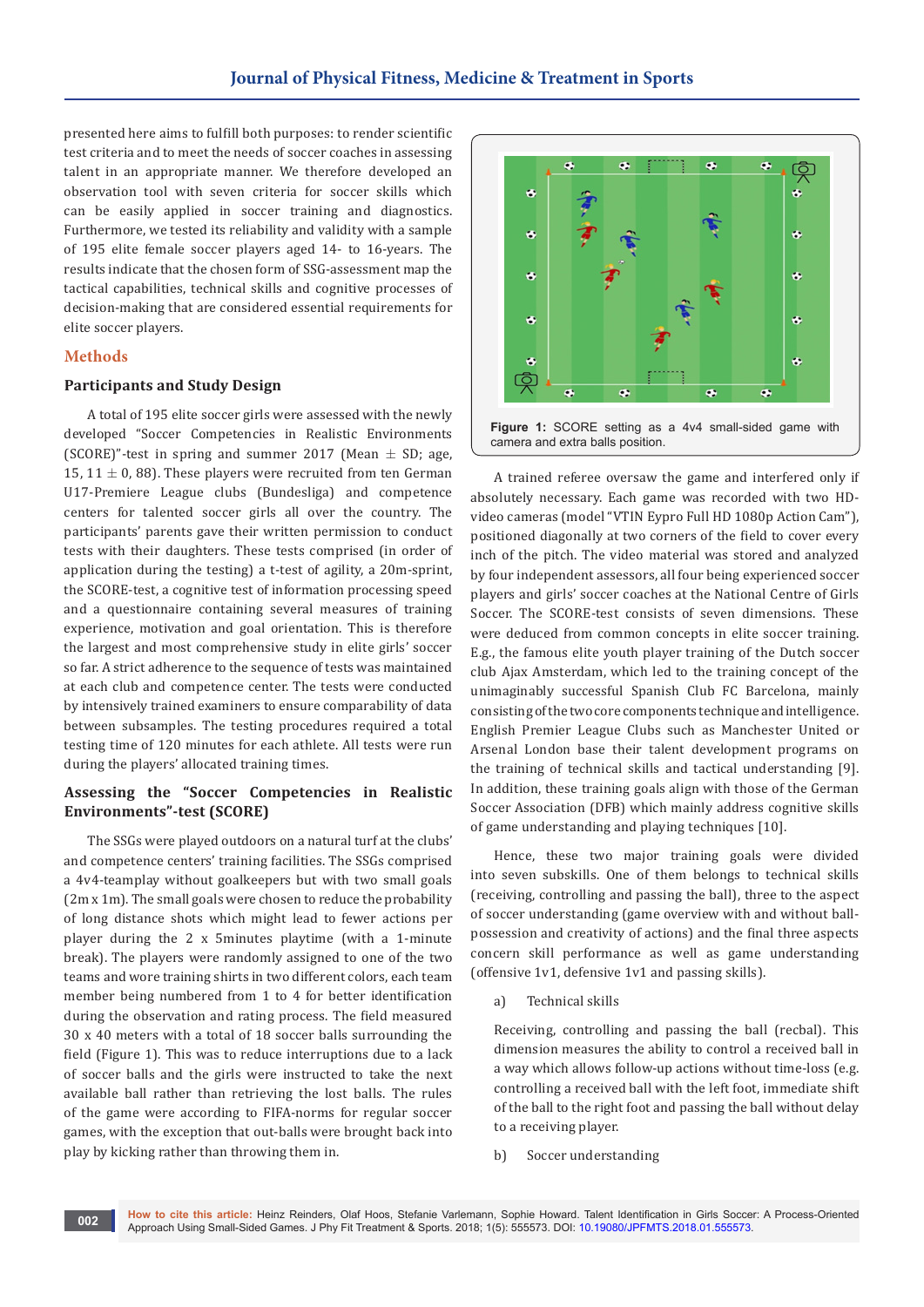Game overview without ball possession (over ball). Players with a good game overview without ball possession identify paths into free space, facilitating the receipt of a pass if ones' team is on the offensive. If the own team is on the defensive, players with good game overview move to areas of the field to narrow passing options for the rival team or to be more likely to intercept an opponent's pass.

Game overview with ball possession (over no ball). This competence includes the ability to take paths with the ball into free spaces, locate takers of the own team and avoid rival players. Furthermore, this dimension contains the appropriate decision of whether to risk a 1v1-situation, seek a shot on goal or to pass the ball to a teammate.

Creativity (creative). The player takes risks in her decision making due to her expectation of a major advantage for her own team. She overcomes typical soccer routines and shows unexpected solutions for a game situation.

c) Soccer understanding & technical skills combined

Offensive 1v1 (o1v1). The player is able to keep the ball in a skilled manner even under the opponent's pressure and makes the right decisions to overcome the rival player without losing the ball.

Defensive 1v1 (d1v1). This dimension contains the ability to win the ball from the opponent, or to force her to slow down or seek less advantageous dribbling paths.

Passing skills (pass). Rather than addressing ball control skills only, this dimension also includes the ability to pass a ball to a teammate at the right moment, with the right speed and in the right direction in order to maintain ball possession and create advantageous tactical situations for the own team.

All seven dimensions were rated on a six-point Likertscale ranging from 1 (No performance) to 6 (Outstanding performance). Each level contains a description of the quantity as well as the quality of the performance shown by the players.

1) *No performance*: A player shows no performance of the dimension in question.

2) *Very weak performance:* A player shows a performance very rarely with no systematic reappearance and no successful task completion.

3) *Weak performance:* A player shows a performance occasionally with systematic reappearance and rare successful task completion.

4) *Strong performance:* A player shows a performance repeatedly with systematic reappearance and more successful than unsuccessful task completion.

5) *Very strong performance:* A player shows a performance repeatedly with systematic reappearance, some variations and mostly successful task completion.

6) *Outstanding performance:* A player shows a performance repeatedly with systematic reappearance, multiple variations and consistent successful task completion. Each dimension was rated by two observers for each player. The mean score of both observers was linked to the individual player's profile.

## **Control Variables**

For validation of the SCORE assessment a 20-meter-sprint speed test, a t-test of agility, a test of information processing and questions about the duration of soccer experience were applied to the participants.

 The *20-meter-sprint* was measured in seconds by activating light barriers at the beginning and end of the 20-meter distance. Players started this speed test in an upright position. The average speed of the players tested was  $4.15 \pm 0.19$  seconds (M  $\pm$  SD).

Agility was measured with a *modified t-test of agility*, where players started the t-test with either a red (go right) or green (go left) light signal to determine their sequence of running, sidesteps and backwards running. Time was taken in seconds and measured with a light barrier activated at the beginning and end of the movement sequence. Due to this modification with light signals this t-test contains a motoric (speed) and a cognitive component (reaction time to light signal). The participants achieved an average speed of 7.48  $\pm$  0.75 seconds (M  $\pm$  SD).

*Information processing speed* (IPS) was measured with the "Linking-Numbers-Speed-Test" [11] where players had three sheets with numbers ranging from 1 to 100. The task was to link the numbers in the right order with a time limit of 60 seconds per sheet. The average of the highest number reached per sheet measures the average amount of bits per second processed by the players. The raw results are then transformed into distributions accounting for age and gender of the participants. The mean IQ for the players measured by the test was  $118.22 \pm 13.71$  (M  $\pm$ SD).

*Soccer experience* was asked in the questionnaire and the players could fill in the number of years they had already practiced soccer in a soccer club. The players of this study showed an average of  $8.51 \pm 2.41$  (M  $\pm$  SD) years of training in soccer clubs.

*Age effects, relative age effects* and *Body-Mass-Index* were taken into consideration but proven to be of no significance. Therefore, these variables were excluded from further analyses.

# **Reliability of the SCORE test**

Cohen's kappa for Intercoder-Reliability of the four raters was  $\kappa$  = 0, 702 for 116 observed players with 812 observed game sequences. Results for internal consistency according to Cronbach suggest that all measured dimensions form the latent variable of overall soccer skills. Cronbach's alpha is  $\alpha = 0.87$ and item total correlations with  $0.47 < r_{\text{th}} < 0.72$  stay within the acceptable range for the discrimination between items (Table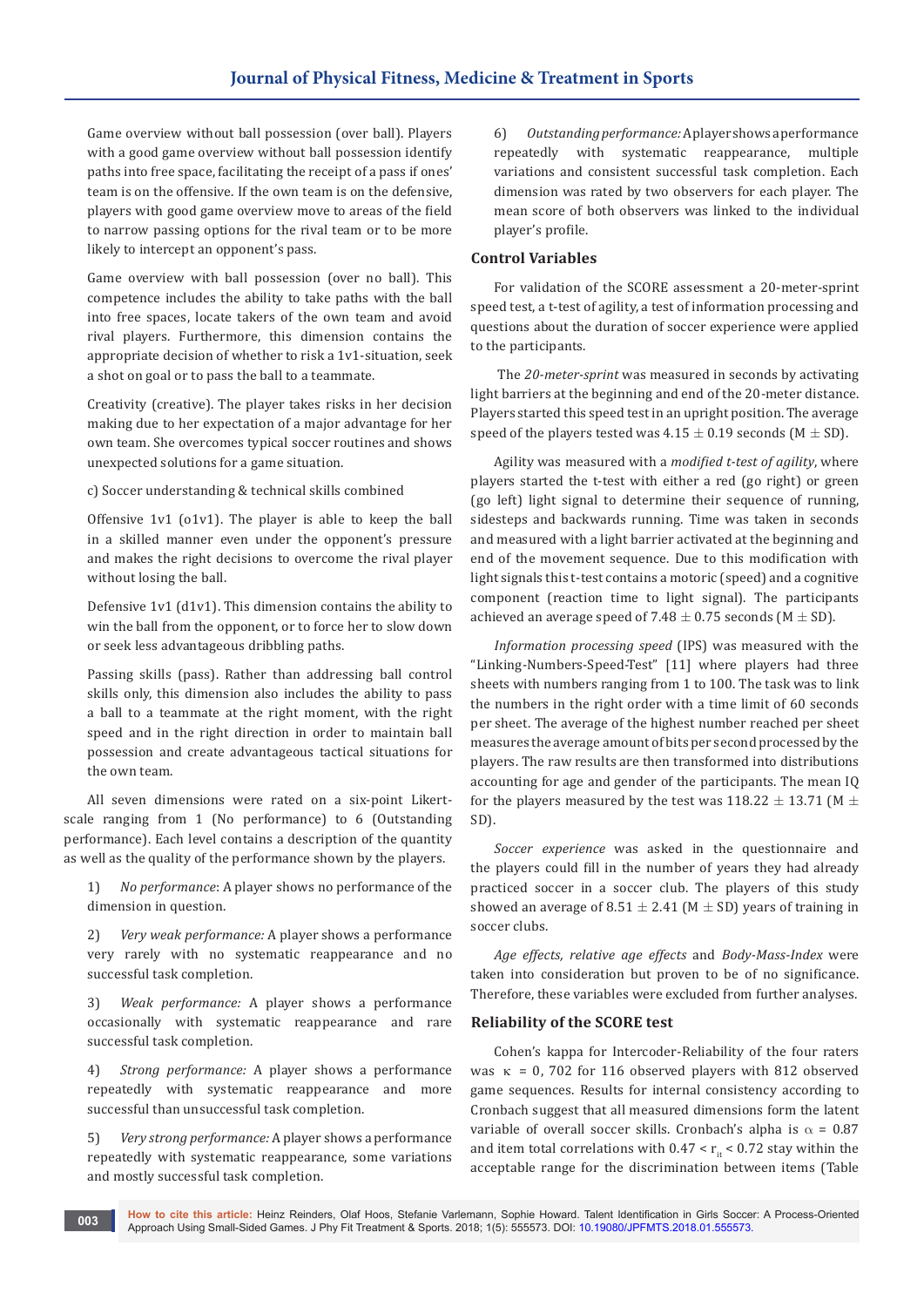1) [12]. Average scores for the dimensions show that creativity is the competence least presented  $(M = 1.63)$  and skills of ball control (4.05), overview (M =  $3.92/3.96$ ) and passing (M =

3.95) are observed most often. Variations between players are comparable across all dimensions with creativity displaying a broader range of inter-individual difference.

| <b>Table 1:</b> Means, standard deviations and internal consistency of the SCORE dimensions. |  |  |  |
|----------------------------------------------------------------------------------------------|--|--|--|
|                                                                                              |  |  |  |

|              | Mean | <b>SD</b> | Corrected item total<br>correlation | Cronbach's alpha, if item<br>deleted |
|--------------|------|-----------|-------------------------------------|--------------------------------------|
| Recball      | 4.05 | 0.88      | .717                                | .813                                 |
| Overball     | 3.96 | 0.72      | .609                                | .831                                 |
| Overnoball   | 3.92 | 0.84      | .724                                | .813                                 |
| Creative     | 1.63 | 1.14      | .472                                | .859                                 |
| 01v1         | 3.37 | 0.93      | .541                                | .839                                 |
| d1v1         | 3.56 | 0.89      | .601                                | .830                                 |
| Pass         | 3.95 | 0.82      | .699                                | .817                                 |
| <b>SCORE</b> | 3.50 | 0.65      |                                     |                                      |

## **Validity of the SCORE test**

**Table 2:** Eigen values and explained variance of factor extraction.

| Factor | <b>Eigen values</b> |               |                          |
|--------|---------------------|---------------|--------------------------|
|        | <b>Total</b>        | % of variance | Cumulative % of Variance |
|        | 3.844               | 54.914        | 54.914                   |
|        | .790                | 11.292        | 66.207                   |
| 3      | .678                | 9.681         | 75.888                   |
| 4      | .494                | 7.057         | 82.945                   |
|        | .448                | 6.401         | 89.345                   |
| h      | .405                | 5.785         | 95.130                   |
|        | .341                | 4.870         | 100.000                  |

Exploratory factor analysis (principal component method with varimax rotation) shows that only the one-factor-solution meets the Kaiser-criterion for an eigenvalue  $\lambda > 1$  and the screeplot test illustrates the eigenvalue's disproportional increase from the one- to the two-factor solution [13]. The first factor has an eigen value  $\lambda = 3.84$ , explaining 54.91 percent of the items' variance (Table 2). Hence, confirmatory factor analyses for comparing different factor-models show a significant decrease in fit statistics, i.e. Comparative Fit Index dropping from CFI = 0.96 for the one-factor solution to CFI = $0.9^{\circ}$  for the two-factormodel. Factor loadings show that each item loads on this one factor with  $a > .68$  (Table 3).

Criterion validity was tested using bivariate correlations of the SCORE results with the 20-meter-sprint- and agility-test results as well as the number of years of training experience and the information processing speed (Table 4).

**Table 3:** Factor loadings for each item on the first factor.

|            | <b>Factor</b> |
|------------|---------------|
|            | 1             |
| recball    | .736          |
| overball   | .822          |
| overnoball | .806          |
| creative   | .824          |
| 01v1       | .656          |
| d1v1       | .726          |
| pass       | .583          |

**Table 4:** Bivariate correlations (Pearsons r) of the SCORE results with selected motoric and cognitive measures.

|       | 20m-sprint | lorilitr<br>Aguit | <b>IPS</b> | <b>Training Experience</b> |
|-------|------------|-------------------|------------|----------------------------|
| SCORE | $-0.19**$  | つつ水水水<br><i>.</i> | $0.20**$   | $17*$<br>v.⊥               |
|       |            |                   |            |                            |

\*\*\*  $p$  < 0.001; \*\*  $p$  < 0.01; \*  $p$  < 0.05 "

The results indicate that the soccer performance measured by the SCORE test is moderately but significantly linked to the players' motoric ( $r = -0.19$  for the 20m-sprint) and cognitive characteristics  $(r = 0.20$  for the information processing speed) as well as their soccer experience  $(r = 0.17)$ . The strongest connection was found for the SCORE results and the players'

agility  $(r = -0.32)$ . This fits into theoretical considerations, assuming that the SCORE test measures technical and intellectual aspects of modern soccer. Further correlation analyses on the level of single items differentiate the overall correlation between SCORE and the control variables (Table 5). It is remarkable that the motoric variable of sprint speed is significantly linked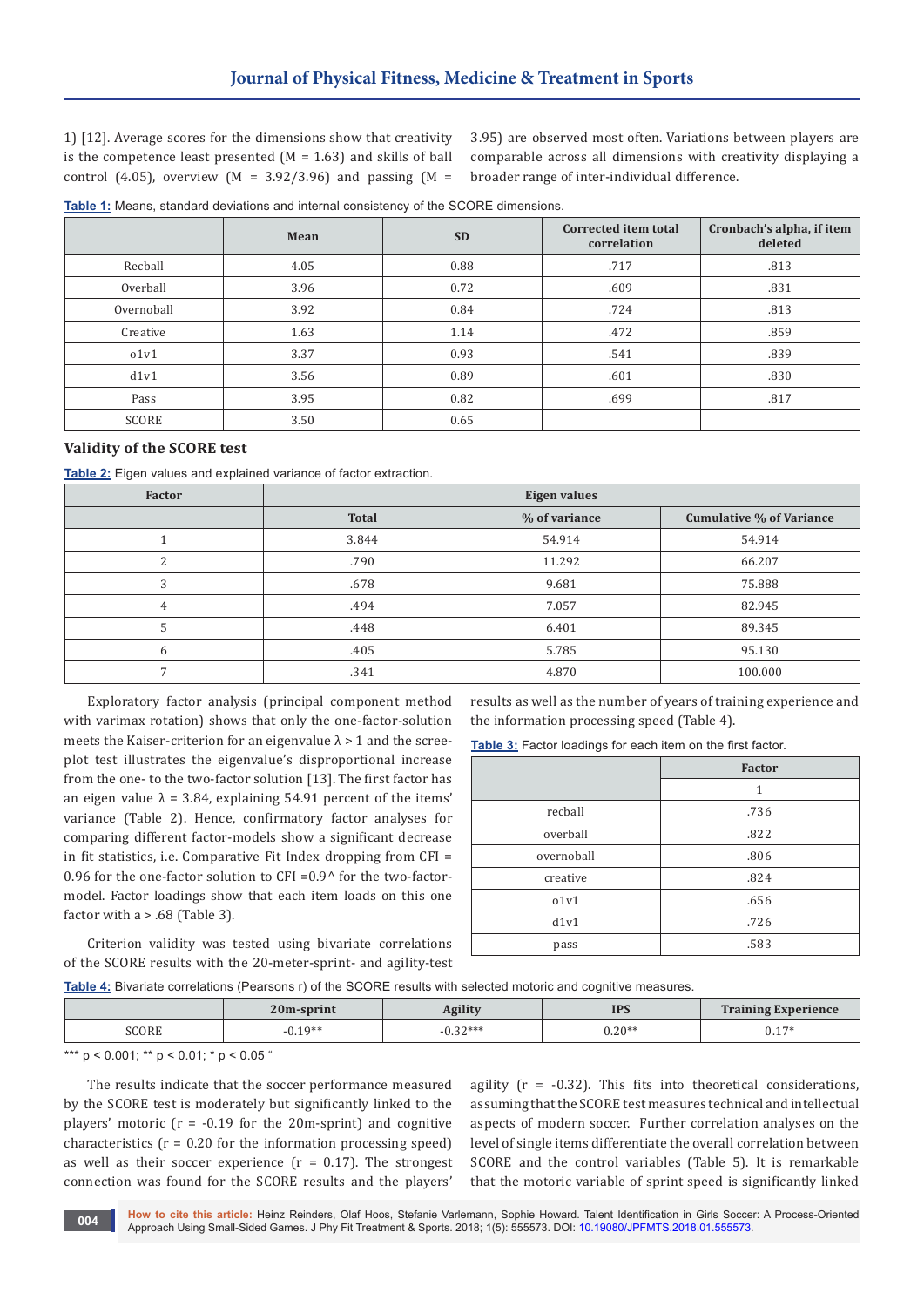to the technical skill of ball receiving  $(r = -0.17)$  and the two 1v1-variables ( $r = -0.25/-0.20$ ) while the cognitive measure of information processing speed is only significantly correlated with the aspects of soccer understanding  $(-0.19 < r < -0.27)$ .

The t-test of agility, which contains a motoric and an intellectual component is correlated with almost all dimensions of the SCORE test  $(-0.22 < r < -0.36)$ .

|  |  | Table 5: Bivariate correlations (Pearsons r) of the SCORE dimensions with selected motoric and cognitive measures. |  |
|--|--|--------------------------------------------------------------------------------------------------------------------|--|
|  |  |                                                                                                                    |  |

|                                           | 20m-sprint | Agility              | <b>IPS</b> | <b>Training Experience</b> |  |
|-------------------------------------------|------------|----------------------|------------|----------------------------|--|
| <b>Technical Skills</b>                   |            |                      |            |                            |  |
| Recball                                   | $-0.17*$   | $-0.10$              | 0.08       | $0.25**$                   |  |
|                                           |            | Soccer Understanding |            |                            |  |
| Overball                                  | $-0.15$    | $-0.36***$           | $-0.27***$ | 0.12                       |  |
| overnoball                                | $-0.09$    | $-0.30***$           | $-0.19**$  | 0.09                       |  |
| creative                                  | $-0.08$    | $-0.29***$           | $-0.23**$  | 0.02                       |  |
| Technical Skills and Soccer Understanding |            |                      |            |                            |  |
| 01v1                                      | $-0.25**$  | $-0.27***$           | $-0.16+$   | 0.11                       |  |
| d1v1                                      | $-0.20**$  | $-0.22**$            | $-0.11$    | 0.12                       |  |
| pass                                      | $-0.07$    | $-0.15*$             | $-0.18*$   | $0.19*$                    |  |

\*\*\*  $p < 0.001$ ; \*\*  $p < 0.01$ ; \*  $p < 0.05$ 

Nevertheless, closest relations can be indicated between the t-test and those measures of SCORE, which address soccer understanding  $(-0.29 < r < -0.36)$ . These selective correlation patterns strongly suggest, that the (mainly) technical skills measured by SCORE are more related to motoric preconditions whereas measures of cognitive skills of soccer understanding within SCORE are closer to the players' intellectual skills of information processing speed. Finally, training experience obviously only leads to improvements in ball receiving  $(r = 0.25)$ and passing skills ( $r = 0.19$ ). This goes along with the critics about German training concepts which mostly address technical rather than intellectual skills [6]. Therefore, the SCORE test is thought to be of sufficient criterion validity.

## **Discussion**

This contribution presents a newly developed test for assessing adolescent players' soccer skills. The "Soccer Competencies in Realistic Environments"-test (SCORE) is based on simulating real game situations through small-sided games where a reduced number of players compete on a smaller pitch are observed regarding their soccer ability [14]. The aim of SCORE is to provide a reliable and valid tool for scientific and practical purposes which researchers and coaches can use to identify players' soccer performance and specific performance profiles. Its process-oriented approach allows for a much more precise identification of talented players since data on both technical and intellectual skill is gathered during the performance in vivo. This approach surpasses the limitations of assessments in artificial situations with artificial tasks and therefore avoids "teaching-to-test" - effects [15]. E.g. juggling a ball or completing a standardized - dribbling parkour is a result of stereotype training with unchanged motoric and intellectual challenges. Solving permanently changing game situations with numerous variables to be considered at each moment needs constant development of motoric competencies and cognitions.

SCORE takes the competences needed for modern soccer into account and enables coaches to rate their players' skills by means of the SCORE scheme. The coaches derive a reliable and valid profile for each player, receiving information about each player's relative position within the team as well as the individual's specific strengths and weaknesses. SCORE therefore provides information about which skills require further development for the whole team and individual players. Limitations of SCORE emanate from the sample, consisting of soccer girls aged 14 to 16 years. Therefore, it is necessary to extend its range to younger players as well as to adult soccer players in higher leagues in order to assert its reliability and validity for those populations and to develop normal distributions of soccer skills for different age groups. Also, the application of SCORE to male soccer players and comparisons of skill profiles by gender are the next important steps to increase the test's application possibilities in talent identification and development [16].

#### **Acknowledgement**

This study was made possible due to the support of the German elite clubs (in alphabetical order) FFV Heidenheim, TSG 1899 Hoffenheim, Bayer 04 Leverkusen, 1 FC Nürnberg, VFL Sindelfingen and the elite soccer camps of the soccer associations of Berlin, Hesse, Lower-Saxony and North-Rhine Westphalia. We would also like to thank the diagnostics team Sarah Dorsch, Sebastian Grunert, Astrid Kötterl, Ulrike Kutschera, Steve Vaughan, Lysanne Väth, and Mareen Wiechers.

#### **References**

- 1. [Bailey R, Morley D \(2006\) Towards a model of talent development in](https://www.researchgate.net/publication/248975291_Towards_a_model_of_talent_development_in_physical_education)  [physical education. Sport, Education and Society 11\(3\): 211-230.](https://www.researchgate.net/publication/248975291_Towards_a_model_of_talent_development_in_physical_education)
- 2. [Lawrence I \(2010\) Talent identification in soccer: A critical analysis](http://connection.ebscohost.com/c/articles/33059720/talent-identification-soccer-critical-analysis-contemporary-psychological-researchhttp:/connection.ebscohost.com/c/articles/33059720/talent-identification-soccer-critical-analysis-contemporary-psychologi)  [of contemporary psychological research. Soccer Journal 53\(4\): 24-26.](http://connection.ebscohost.com/c/articles/33059720/talent-identification-soccer-critical-analysis-contemporary-psychological-researchhttp:/connection.ebscohost.com/c/articles/33059720/talent-identification-soccer-critical-analysis-contemporary-psychologi)
- 3. [Araújo D, Fonseca C, Davids K, Garganta J, Volossovitsch A, et al. \(2010\)](https://www.researchgate.net/publication/288750954_The_Role_of_Ecological_Constraints_on_Expertise_Development)  [The role of ecological constraints on expertise development. Talent](https://www.researchgate.net/publication/288750954_The_Role_of_Ecological_Constraints_on_Expertise_Development)  [Development & Excellence 2\(2\): 165-179.](https://www.researchgate.net/publication/288750954_The_Role_of_Ecological_Constraints_on_Expertise_Development)